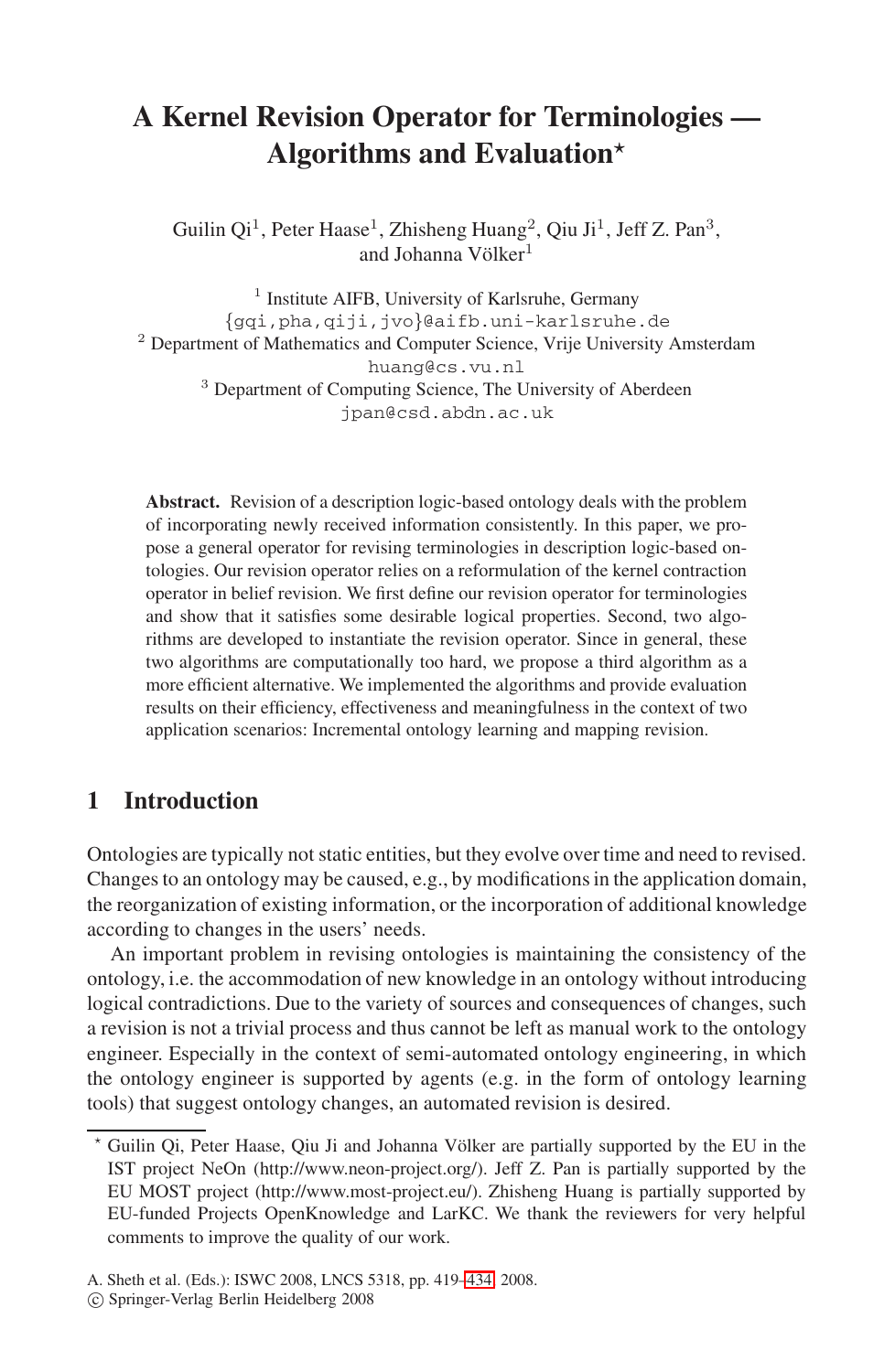[G](#page-15-1)enerally, we can distinguish two kinds of logical contradictions: inconsistency and incoherence. An ontology is inconsistent iff it has no model, i.e., it is inconsistent in the first-order sense. An ontology is incoherent iff there exists some unsatisfiable concept (i.e, an unsatisfiable concept stands for the empty set). There is a close relationship between inconsistency and incoherence [5], i.e., inconsistency is often caused by adding instances of concepts and relations to an incoherent ontology. However, an ontology can be incoherent but consistent. Incoherence is a problem that occurs in terminologies of ontologies. Resolving incoherence in a single terminology has been widely discussed (for example, see [19, 20]). However, there is very little wo[rk](#page-15-2) [on](#page-15-3) resolving incoherence between terminologies of different ontologies.

There exists a number of prior work on revision in DLs, such as those reported in [5, 6, 7, 16]. Most of them focus on postulates for revision operators. For example, an important principle is that one should delete information in the original ontology as little as possible to accommodate the new knowledge consistently. Theoretically, it is important to know how to [cha](#page-15-4)[rac](#page-15-1)terize a revision operator in terms of postulates. However, for practical [app](#page-15-5)lications, we require concrete revision operators that can be used. There are concrete revision operators defined to deal with inconsistency [7, 16]. But to the best of our knowledge, there is no revision operator dealing specifically with incoherence (as opposed to inconsistency) in the context of revision.

In this paper, we propose a kernel revision operator in Description Logic-based ontologies based [on](#page-15-1) MIPS (minimal incoherence-preserving sub-terminologies) and an incision function. The notion of MIPS is originally developed for non-standard reasoning service in debugging incoherent terminologies [19, 20]. It is similar to the notion of a *kernel set* in belief base change defined in [10]. In order to resolve the logical contradiction, the incision function is used to select from each MIPS the axioms to be removed from the original ontology. Our revision operator focuses on revising terminologies, i.e. the TBox-part of ontologies. Two algorithms are developed to define specific kernel revision operators. The first algorithm is based on the reformulation of Reiter's Hitting Set Tree (HST) algorithm given in [20] and a scoring function. In this algorithm, we first compute all the MIPSs of the original ontology w.r.t. the new ontology. Then we calculate for each axiom in the MIPS a score corresponding to the number of MIPS which contain this axiom. Finally, we take subsets of those MIPSs that contain axioms with maximal scores and apply the reformulated HST algorithm to get a set of axioms to be deleted. The second algorithm is applied to ontologies where each axiom is attached a confidence value which indicates the reliability of the axiom. Such confidence values, as well as other kinds of provenance information, are typically generated by automated agents such as ontology learning or matching tools. The motivation for exploiting confidence information in this algorithm is to delete only axioms that are least reliable from each MIPS of the original ontology w.r.t. the new ontology. In this algorithm, we need to compute all the MIPSs, which is computationally hard in general. Therefore, we propose a third, alternative algorithm, which utilizes confidence values attached to axioms in the ontology to resolve unsatisfiable concepts without computing all the MIPSs. Compared to the second algorithm, this algorithm is computationally easier, but it does not necessarily remove more axioms from the original ontology after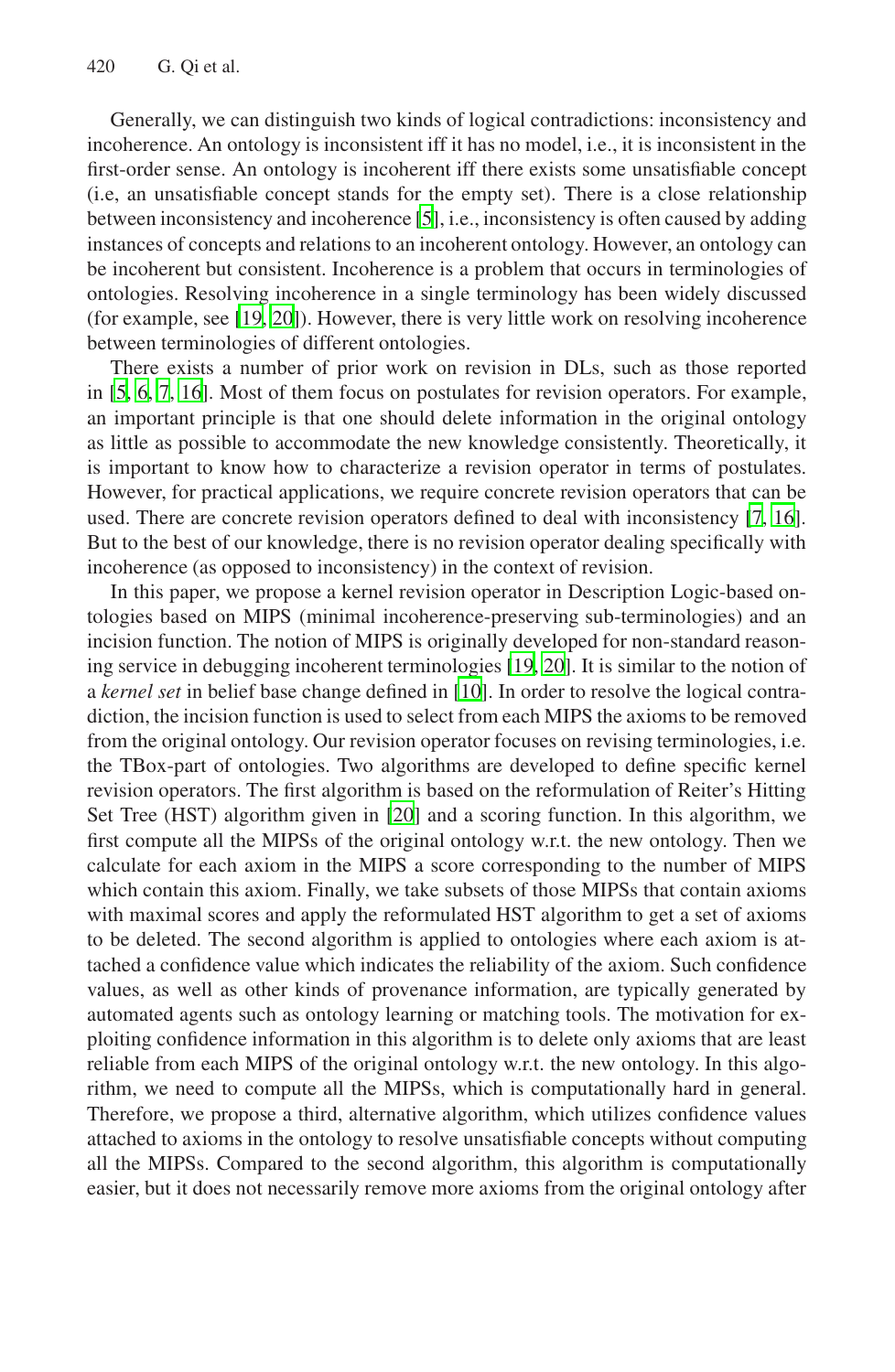revision. Although it does not produce a kernel revision operator, it can be viewed as a good variant of the second algorithm.

We implemented the three algorit[hm](#page-2-0)s and provide evaluation results on their efficiency and effectiveness in the context of two application scenar[ios](#page-3-0): Incremental ontology learning and mapping re[vis](#page-4-0)ion. To evaluate the scalability of our algorithms, we it[era](#page-6-0)tively add a set of new terminology axioms to an ontology. We also evaluate the effectiveness of the algorithms by counting the number of axio[ms](#page-14-0) deleted from the old ontology by our algorithms in each iteration. Finally, we evaluate the meaningfulness of the revision results by means of a user study, where the meaningfulness is measured by the ratio of correct removals.

<span id="page-2-0"></span>The rest of this paper is organized as follows: Section 2 provides a preliminary introduction to Description Logics and various notions in ontology debugging. Section 3 overviews related work of revision in DLs. Section 4 presents our revision operator for terminologies. Section 5 proposes some algorithms to instantiate the revision operator. In Section 6, we report on evaluation results with real life data. We conclude in Section 7.

### **2 Preliminaries**

This section introduces some basic notions of Description Logics (DLs) as well as the essential notions of debugging terminologies. Since our revision operator is independent of a specific DL language, and thus can be applied to any DL, we only give a general overview of description logics.

In our work, we focus on DL-based terminological ontologies: A terminology (TBox) T consists of concept axioms and role axioms. A subset of a TBox is called a sub-TBox. Concept axioms have the form  $C \sqsubseteq D$  where C and D are (possibly complex) concept descriptions<sup>1</sup>, and role axioms are expressions of the form  $R \subseteq S$ , where R and S are role descriptions. We will refer to both concept axioms and role axioms as terminology axioms.

The semantics of DLs is defined via a model-theoretic semantics, which explicates the relationship between the language syntax and the model of a domain: An interpretation  $\mathcal{I} = (\Delta^{\mathcal{I}}, \cdot^{\mathcal{I}})$  consists of a non-empty domain set  $\Delta^{\mathcal{I}}$  and an interpretation function  $\cdot^{\mathcal{I}}$ , which maps from concepts and roles to elements of the domain, subsets of the domain and binary relations on the domain, respectively.

Given an interpretation  $\mathcal{I}$ , we say that  $\mathcal{I}$  sat[isfi](#page-15-4)es a concept axiom  $C \subseteq D$  (respectively, a role inclusion axiom  $R \subseteq S$ ) if  $C^{\mathcal{I}} \subseteq D^{\mathcal{I}}$  ( $R^{\mathcal{I}} \subseteq S^{\mathcal{I}}$ , respectively). An interpretation  $I$  is called a *model* of a TBox  $I$ , iff it satisfies each axiom in  $I$ . We use  $Mod(T)$  to denote all the models of a TBox T. A named concept C in a terminology T is unsatisfiable iff, for each model *I* of *T*,  $C^{\mathcal{I}} = \emptyset$ . A terminology *T* is incoherent iff there exists an unsatisfiable named concept in T. Two TBoxes T and T' are equivalent, denoted by  $\mathcal{T} \equiv \mathcal{T}'$ , iff  $Mod(\mathcal{T}) = Mod(\mathcal{T}')$ .

We now introduce the notions of MIPS and MUPS which will be used to define our revision operator. Both of these terms have originally been defined in [19] and are used to pinpoint errors in an ontology.

<sup>1</sup> A complex concept is a concept that is formed by some atomic concepts and constructors such as conjunction  $\sqcap$  and disjunction  $\sqcup$ .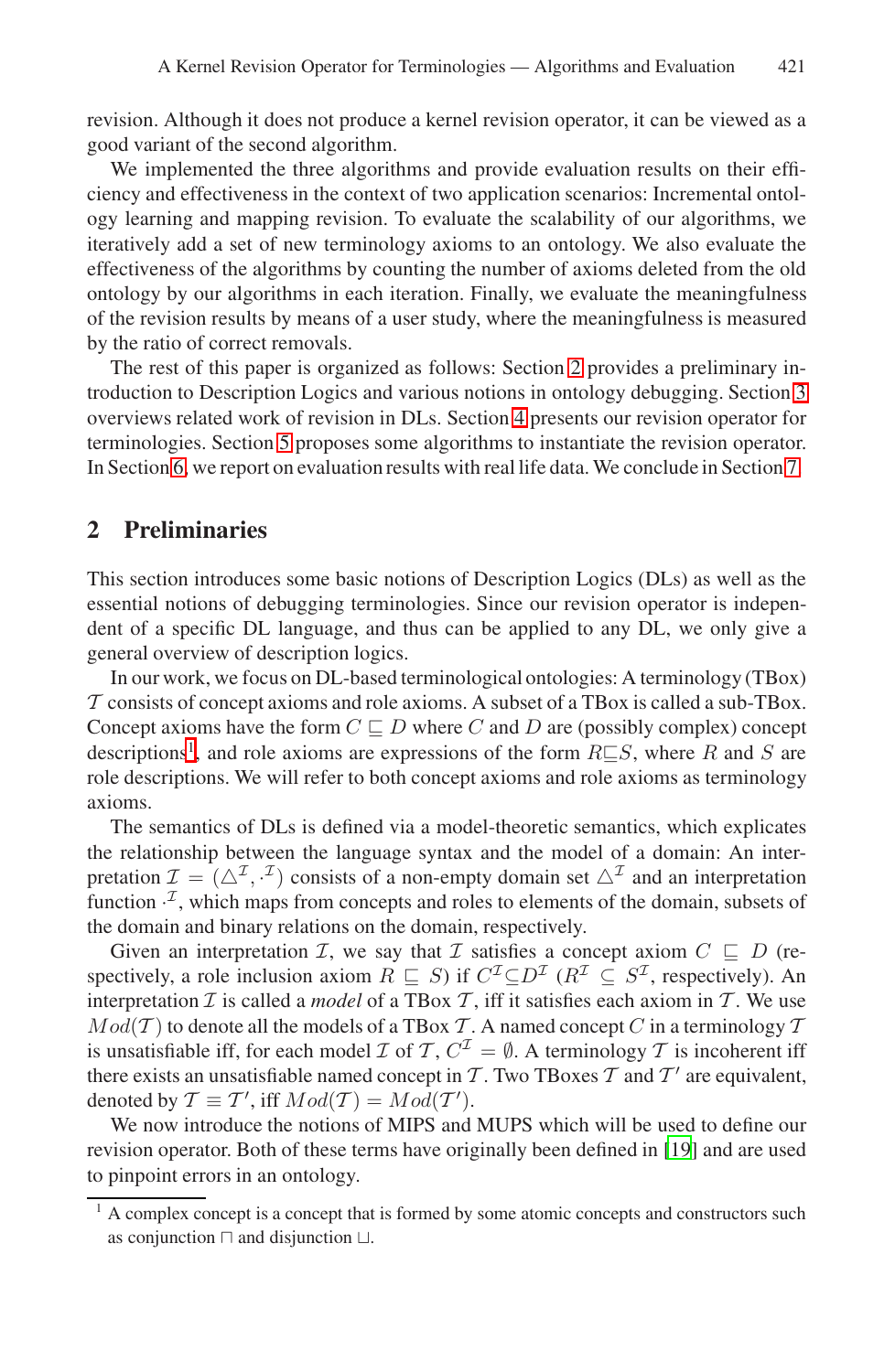<span id="page-3-1"></span>**Definition 1.** *Let* A *be a named concept which is unsatisfiable in a TBox* T *. A set*  $T' \subseteq T$  *is a* minimal unsatisfiability-preserving sub-TBox (MUPS) of T w.r.t. A if A is *unsatisfiable in*  $T'$ , and A is satisfiable in every sub-TBox  $T'' \subset T'$ .

A MUPS of  $\mathcal T w.r.t.$  A is a minimal sub-TBox of  $\mathcal T$  in which A is unsatisfiable.

<span id="page-3-2"></span>*Example 1.* Let  $\mathcal{T} = \{A \sqsubseteq B, A \sqsubseteq \neg B, C \sqsubseteq A, C \sqsubseteq D, C \sqsubseteq \neg D\}$ . There are two unsatisfiable concepts in  $T: A$  and C. It is easy to check that there are two MUPSs of T w.r.t.  $C: \{A \sqsubseteq B, A \sqsubseteq \neg B, C \sqsubseteq A\}$  and  $\{C \sqsubseteq D, C \sqsubseteq \neg D\}$ , and there is one MUPS of T w.r.t.  $A: \overline{A \sqsubseteq B, A \sqsubseteq \neg B}.$ 

MUPSs are useful for relating sets of axioms to the unsatisfiabil[ity](#page-3-1) of specific concepts, but they can also be used to calculate minimal incoherence preserving sub-TBoxes, which relate sets of axioms to the incoherence of a TBox in general and are defined as follows.

<span id="page-3-0"></span>**Definition 2.** Let T be an incoherent TBox. A TBox  $T' \subseteq T$  is a minimal incoherencepreserving sub-TBox (MIPS) *of*  $T$  *if*  $T'$  *is incoherent, and every sub-TBox*  $T'' \subset T'$  *is coherent.*

A MIPS of  $T$  is the minimal sub-TBox of  $T$  which is incoherent. For  $T$  in Example 1, we get the following MIPSs:  $\{A \sqsubseteq B, A \sqsubseteq \neg B\}$  and  $\{C \sqsubseteq D, C \sqsubseteq \neg D\}$ .

#### **3 Related Work and Motivation**

This work is related to belief revision which has been widely discussed in the literature. The theory of belief revision in propositional and first-order logic deals with logical inconsistenc[y re](#page-15-7)[sult](#page-15-8)ing from revising a knowledge base by newly received information. Alchourrón, Gardenfors and Markinson (AGM for short)  $[1]$  propose a set of postulates to characterize a revision operator. In AGM's work, beliefs of an agent are represented by a set of formulas closed under logical consequence, called [a](#page-15-9) belief set. A revision operator is an operation that maps a belief set and a formula to a belief set. This representation is afflicted by a number problems. For example, there is potentially an infinite number of formu[la](#page-15-10)s in a belief set. Therefore, several researchers have proposed to use a belief base which is a set of formulas that is not closed under logical consequence to represent the beliefs of an agent [11, 13]. In the scenario of ontology change, this later representation seems [to](#page-15-10) be more natural because we do not require that an ontology should be closed under logical consequence.

The problem of revision in DLs has been extensively studied in the literature. In [6], Flouris, Plexousakis and Antoniou generalize the AGM framework in order to apply the rationales behind the AGM framework to a wider class of logics, i.e. a larger class of logics which are AGM-compliant. In [5], a framework for the distinction between incoherence and inconsistency of an ontology is proposed. A set of rational postulates for a revision operator in DLs is proposed based on the distinction between coherent negation and consistent negation. However, in [5] no concrete revision operator is proposed. In [16], reformulated AGM postulates for revision are adapted to DLs. Two revision operators that satisfy the adapted postulates are given, but no algorithm to implement any of the operators is introduced.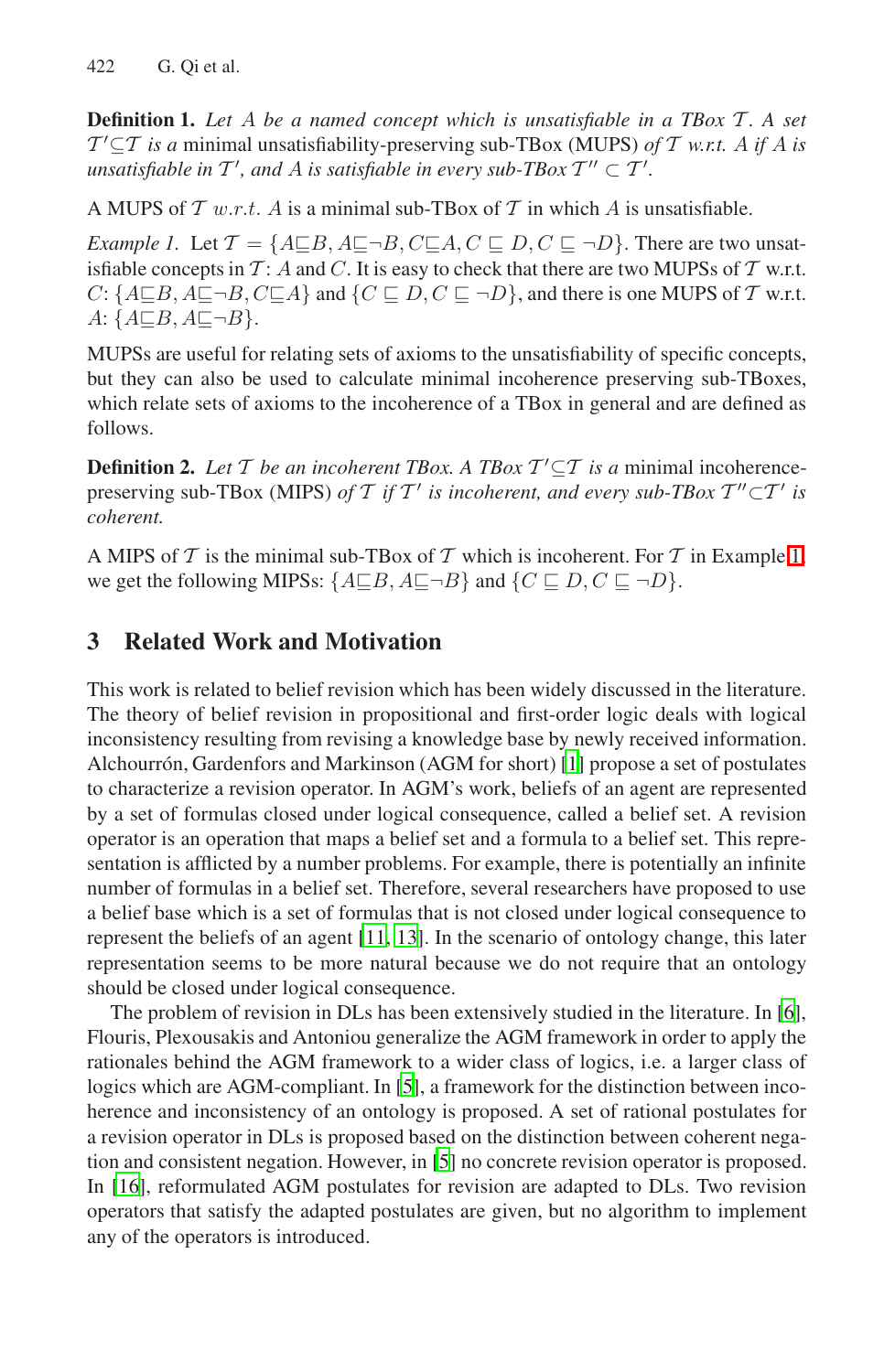Similar to our revision operator, the revision operator defined in [18] also utilizes an *incision function* to [sele](#page-15-12)ct axioms to be removed from the original ontology. Our work differs from theirs in several aspects. First, our revision operator deals with incoherence instead of inconsistency. Second, we provide algorithms for computation of specific revision operators and discuss evaluation results on their implementation. This work is also related to the work presented in [8], in which an algorithm is given to determine consistent sub-ontologies by adding an axiom to an ontology. The algorithm is based on a selection function by assuming that all axioms in the ontology are connected. Recently, a revision operator has been defined to repair erroneous mappings derived by automated ontology alignment systems [14]. Their revision operator, however, calculates neither MUPS nor MIPS and may remove too much information.

<span id="page-4-0"></span>According to the discussion of related work, although there is no revision operator dealing with incoherence, it is possible to define such a revision operator based on the result of debugging and diagnosis. However, there are several problems to be solved. First, the notions of MUPS and MIPS are defined on a single ontology, whilst we need to consider two ontologies such that one of them is more important than the other. Therefore, we need to generalize the notions of MUPS and MIPS. Second, it has been shown in [20] that finding all the MUPS and MIPS in  $\text{ALC}$  is time-consuming and efficiency is a problem that prevents us from calculating all the MUPS and MIPS. This problem is even more serious for more expressive DLs (thus computationally harder). Third, even if we can find an efficient algorithm for calculating all the MIPS, we must find an efficient way to remove as few axioms as possible to restore coherence. We tackle these problems by first defining a generalized MIPS and a general revision operator based on it. We then give three algorithms to instantiate the general revision operator.

### <span id="page-4-1"></span>**4 Kernel Revision Operator for Terminologies**

In this section, we define our revision operator based on the notion of MIPS. Originally, the notion of a MIPS is defined on a single TBox, whereas a revision operator deals with conflicts between two TBoxes. We therefore generalize MIPS by considering two TB[ox](#page-15-13)es: the TBox  $T$  to be revised, and the newly received TBox  $T_0$ . In the following, we further assume that both  $T$  and  $T_0$  are coherent.

**Definition 3.** [Le](#page-15-5)t  $T$  and  $T_0$  be two T[Box](#page-4-1)es. A minimal incoherence-preserving sub-*TBox (MIPS)*  $T'$  of  $T$  w.r.t.  $T_0$  *is a sub-TBox of*  $T$  *which satisfies (1)*  $T' \cup T_0$  *is incoherent;* (2)  $\forall T'' \subset T'$ ,  $T'' \cup T_0$  *is coherent. We denote the set of all MIPSs of*  $T$  w.r.t  $T_0$ *by*  $MIPS_{\mathcal{T}_0}(\mathcal{T})$ *.* 

A MIPS of TBox  $\mathcal{T} w.r.t.$  TBox  $\mathcal{T}_0$  is a minimal sub-TBox of  $\mathcal{T}$  that is incoherent with  $\mathcal{T}_0$ . This definition of MIPS is similar to the notion of a minimal axiom set given in [2] where an ontology is split into a *static part* and a *rebuttal part*. It can be considered as the *kernel* defined by Hansson in [10]. Similar to Definition 3, we can define a MUPS of T w.r.t.  $T_0$  and an unsatisfiable concept of  $T \cup T_0$ . When  $T_0$  is an empty set, then Definition 3 is reduced to Definition 2. In classical logic, given a knowledge base A which is a set of classical formulas and a formula  $\phi$ , a  $\phi$ -kernel of A is the minimal subbase of A that implies  $\phi$ . To define a contraction function for removing knowledge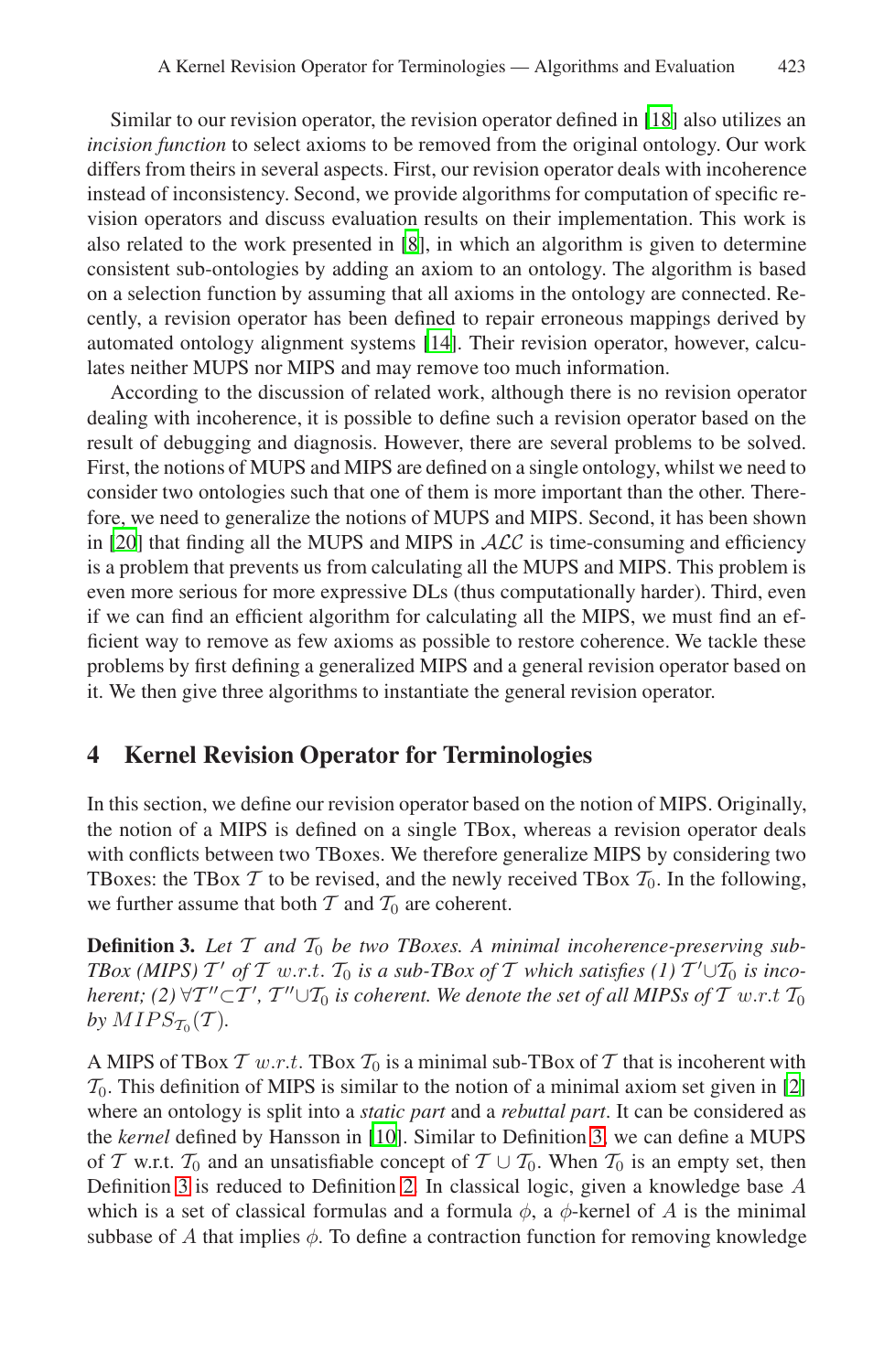from a knowledge base, called kernel contraction, Hansson defines an incision function which selects formulas to be discarded in each  $\phi$ -kernel of A. We adapt the incision function to define our revision operator.

**Definition 4.** *Let*  $T$  *be a TBox. An* incision function *for*  $T$ *, denoted as*  $\sigma$ *, is a function*  $(\sigma:2^{2^T}\to 2^T)$  such that for each TBox  $\mathcal{T}_0$  $\mathcal{T}_0$ 

- $(i)$   $\sigma(MIPS_{\mathcal{T}_0}(\mathcal{T})) \subseteq \bigcup_{\mathcal{T}_i \in MIPS_{\mathcal{T}_0}(\mathcal{T})} \mathcal{T}_i;$
- (*ii*) *if*  $T' \in MIPS_{T_0}(T)$ *, then*  $T' \cap \sigma(MIPS_{T_0}(T)) \neq \emptyset$ *.*

An incision function for a TBox T is a function such that for each TBox  $T_0$ , it selects formulas from every MIPS of  $T$  w.r.t.  $T_0$  if this MIPS is not empty. Condition (i) says the axioms selected by an incision function must belong to some MIPSs of  $T$  w.r.t.  $T_0$ . Condition (ii) says each MIPS of  $\mathcal T$  w.r.t.  $\mathcal T_0$  must have at least one axiom selected. The incision function plays a similar role as concept pinpointing in [19]. However, the latter is only applied to a single ontology.

An important incision function is the one which is called *minimal incision function* [4]. The idea of this incision function is to select a minimal subset of elements from the set of kernel sets. We adapt this incision function as follows.

**Definition 5.** Let T be a TBox. An incision function  $\sigma$  for T is minimal if there is *no other incision function*  $\sigma'$  *for*  $T$  *such that there is a TBox*  $T_0$ *,*  $\sigma'(MIPS_{T_0}(T)) \subset$  $\sigma(MIPS_{\mathcal{T}_0}(\mathcal{T})).$ 

A minimal incision function selects a minimal subset of  $\mathcal T$  w.r.t. the set inclusion. However, among all the minimal incision functions, some of them select more axioms than others. To make the number of selected axioms minimal, we define a cardinalityminimal incision function.

**Definition 6.** *Let*  $T$  *be a TBox. An incision function*  $\sigma$  *for*  $T$  *is* cardinality-minimal *if there is no other incision function*  $\sigma'$  *such that there is a TBox T* $_0$ *,*  $|\sigma'(MIPS_{T_0}(T))|$  $|\sigma(MIPS_{\mathcal{T}_0}(\mathcal{T}))|$ .

It is clear that a cardinality-minimal incision function is always a minimal incision function.

**Proposition 1.** *Let* T *be a TBox. Suppose* σ *is a cardinality-minimal incision function for*  $T$ *, then it is a minimal incision function.* 

From each incision function, we can define an operator for revising a TBox  $T$  by a newly received TBox  $T_0$ . The idea is that we first calculate the MIPS of TBox  $T$  w.r.t TBox  $\mathcal{T}_0$ , then delete axioms in  $\mathcal T$  selected by the incision function. After that, we take the union of the modified TBox and  $T_0$  as the result of the revision.

**Definition 7.** *Let*  $\mathcal T$  *be a TBox, and*  $\sigma$  *be an incision function for*  $\mathcal T$ *. The* kernel revision *operator*  $\circ_{\sigma}$  *for*  $T$  *is defined as follows: for each TBox*  $T_0$ *,* 

$$
\mathcal{T} \circ_{\sigma} \mathcal{T}_0 = (\mathcal{T} \setminus \sigma(MIPS_{\mathcal{T}_0}(\mathcal{T}))) \cup \mathcal{T}_0.
$$

The result of a revision by the kernel revision operator only contains a single TBox. According to the definition of an incision function, the resulting TBox of the kernel revision operator is always a unique coherent TBox.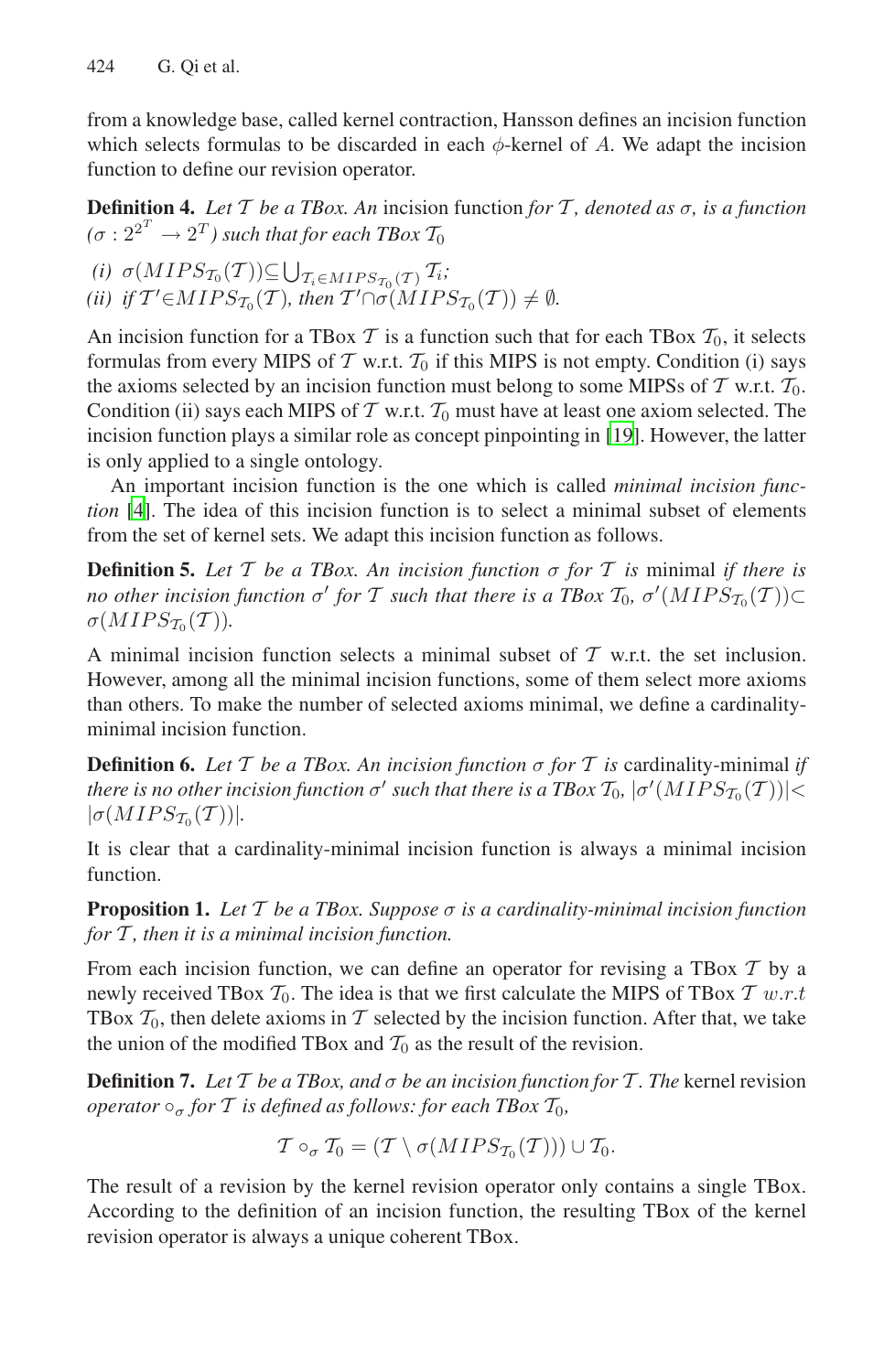**Proposition 2.** *Let*  $\mathcal T$  *be a TBox, and*  $\sigma$  *be an incision function for*  $\mathcal T$ *. The operator*  $\circ_{\sigma}$ satisfies the following properties: for any TBoxes  $\mathcal{T}_0$ ,  $\mathcal{T}'_0$ *(R1)*  $T_0 \subseteq T \circ_{\sigma} T_0$ *.* 

*(R2) If*  $T \cup T_0$  *is coherent, then*  $T \circ_{\sigma} T_0 = T \cup T_0$ *.* 

*(R3) If*  $\mathcal{T}_0$  *is coherent, then*  $\mathcal{T} \circ_{\sigma} \mathcal{T}_0$  *is coherent.* 

*(R4)* If  $\mathcal{T}_0 \equiv \mathcal{T}'_0$ , then  $\mathcal{T} \circ_{\sigma} \mathcal{T}_0 \equiv \mathcal{T} \circ_{\sigma} \mathcal{T}'_0$ .

*(R5)* If  $\phi \in \mathcal{T}$  and  $\phi \notin \mathcal{T} \circ_{\sigma} \mathcal{T}_0$ , then there is a subset S of T and a subset  $S_0$  of  $\mathcal{T}_0$ *such that*  $S \cup S_0$  *is coherent, but*  $S \cup S_0 \cup \{\phi\}$  *is not.* 

*Proof.* (sketch) It is clear that (R1)-(R3) hold. We show that (R4) holds. Suppose  $\mathcal{T}_0 \equiv$  $\mathcal{T}'_0$ . According to Definition 3, we must have  $MIPS_{\mathcal{T}_0}(\mathcal{T}) = MIPS_{\mathcal{T}'_0}(\mathcal{T})$ . Therefore, we have  $\sigma(MIPS_{\mathcal{T}_0}(\mathcal{T})) = \sigma(MIPS_{\mathcal{T}_0'}(\mathcal{T}))$ . It follows that  $\mathcal{T} \circ_{\sigma} \mathcal{T}_0 = \mathcal{T} \circ_{\sigma} \mathcal{T}_0'$ . (R5) holds because the incision function that is used to define a kernel revision operator only selects axioms from MIPSs of  $T$  w.r.t.  $T_0$ . Therefore, these axioms must be in a subset of  $T$  that is in conflict with some axioms in  $T_0$ .

<span id="page-6-0"></span>Properties (R1)-(R4) are adapted from postulates  $(O+1)$ ,  $(O+2^*)$ ,  $(O+3^*)$  and  $(O+4)$  in [5]. (R1) says that every axiom in the new TBox should be accepted after revision. (R2) says, if two TBoxes have no contradiction, then we do not need to change anything. (R3) means that if the new TBox is coherent, then the result of revision should also be coherent. (R4) is a weakened form of syntax-independence. That is, the revision operator is independent of the syntactic form of axioms in the new TBox. (R5) is a new property which is adapted from the core-retainment postulate in [10]. It states that if an axiom is deleted aft[er](#page-15-14) [r](#page-15-14)evision, then it must be res[pon](#page-15-1)sible for the conflict.

### **5 Algorithms**

The kernel revision operator is defined by an incision function. However, we have not given any incision function up to now. In the following, inspired by the work reported in [21], we propose some algorithms for computi[ng a](#page-15-1)n incision function based on Reiter's Hitting Set Tree (HST) algorithm [17] which is reformulated in [20]. We briefly introduce Reiter's theory. Given a *universal set* U, and a set  $S = \{s_1, ..., s_n\}$  of subsets of U which are *conflict sets*, i.e. subsets of the system components responsible for the error. A *hitting set* T for S is a subset of U such that  $s_i \cap T \neq \emptyset$  for all  $1 \leq i \leq n$ . A *minimal hitting set*  $T$  for  $S$  is a hitting set such th[at](#page-6-1) no  $T' \subset T$  is a hitting set for  $S$ . Reiter's algorithm is used to calculate minimal hitting sets for a collection  $S = \{s_1, ..., s_n\}$  of sets by constructing a labeled tree, called a Hitting Set Tree (HST). We select one arbitrary minimal [hitt](#page-15-15)ing set of  $MIPS_{\mathcal{T}_0}(\mathcal{T})$  given by HST algorithm in [20]. We denote the revised HST algorithm as  $HSTree$ . We do not apply the revised HST algorithm to  $MIPS_{T_0}(\mathcal{T})$  because there may have a large number of hitting sets if we use all the MIPSs and the algorithm will be very slow. Instead, we apply the revised HST algorithm to the set of subsets of the MIPSs in  $MIPS_{T_0} (T)$ .

<span id="page-6-1"></span>The first algorithm is based on the *scoring function on axioms*<sup>2</sup> which is defined as follows.

 $2$  A scoring function has been used in [15] to measuring inconsistency in a single ontology and is defined by MIPS, whilst ours is not defined by MIPS.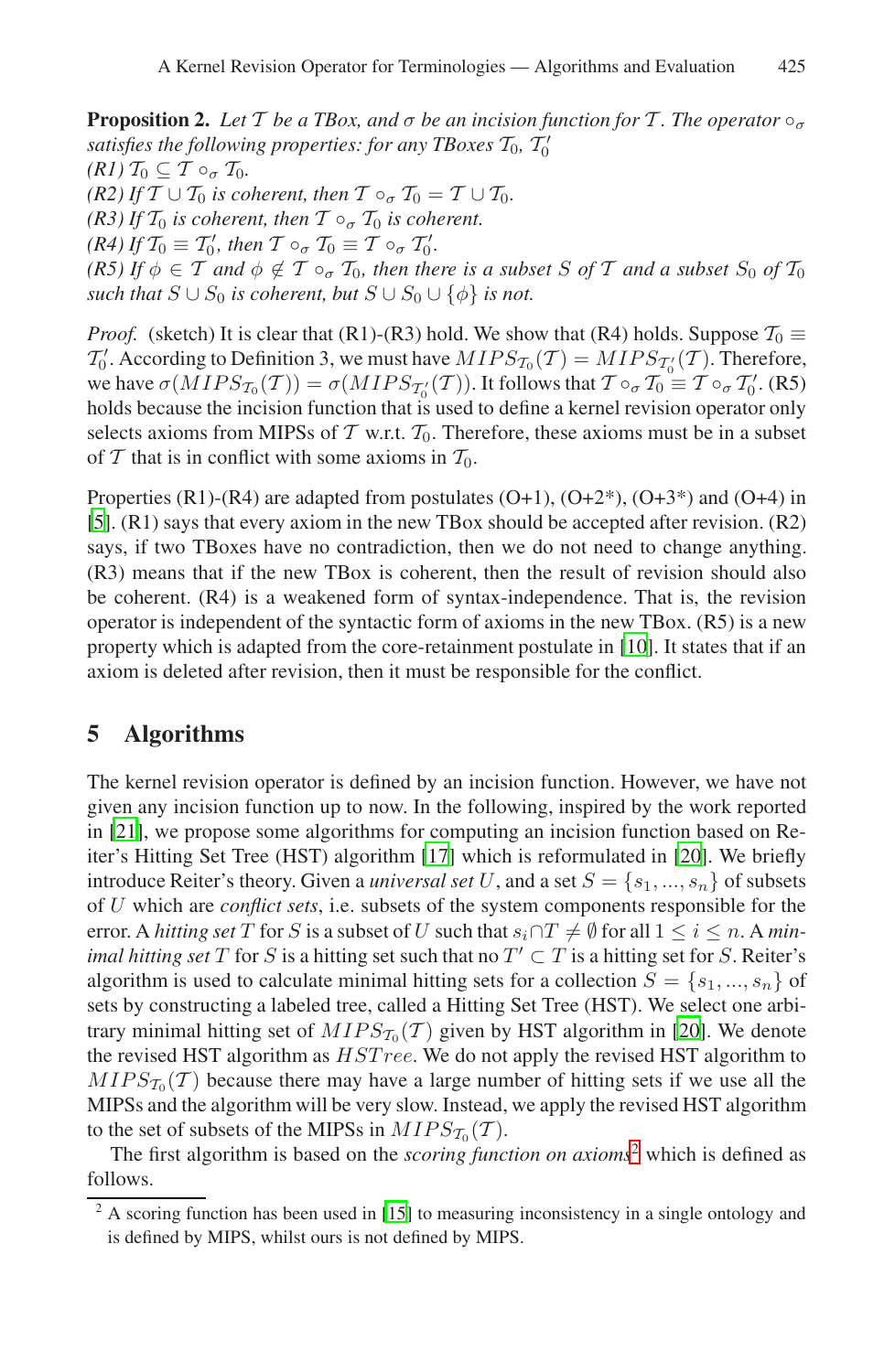**Algorithm 1.** Algorithm for Repair based on scoring function

**Data**: Two TBoxes  $T$  and  $T_0$ , where  $T$  is the TBox to be revised **Result**: A repaired coherent TBox  $T \circ_{\sigma} T_0$ **begin**  $C = \emptyset$ **calculate**  $MIPS_{T_0}(\mathcal{T})$ **for**  $ax \in \bigcup_{\mathcal{T}_i \in MIPS_{\mathcal{T}_0}(\mathcal{T})} \mathcal{T}_i$  **do**  $w_{ax} := S_{MIPS_{T_0}(T)}(\{ax\})$ **for**  $\mathcal{T}_i \in MIPS_{\mathcal{T}_0}(\mathcal{T})$  **do**  $A_i := \{ax \in \mathcal{T}_i : \exists ax' \in \mathcal{T}_i, w_{ax'} > w_{ax}\}\$  $\mathcal{C} := \mathcal{C} \cup \{A_i\}$  $\sigma(MIPS_{T_0}(T)) := HSTree(C)$  $\mathcal{T} \circ_{\sigma} \mathcal{T}_0 := \mathcal{T} \setminus \sigma(MIPS_{\mathcal{T}_0}(\mathcal{T})) \cup \mathcal{T}_0$ **return**  $T \circ_{\sigma} T_0$ **end**

<span id="page-7-1"></span>**Definition 8.** Let T be a TBox and M be a set of sub-TBoxes of T. The scoring function for  $T$  [w.r](#page-15-16).t. M, is a function  $S_M : \mathcal{P}(T) \mapsto N$  such that for all  $T' \in \mathcal{P}(T)$ 

$$
S_{\mathcal{M}}(\mathcal{T}') = |\{\mathcal{T}_i \in \mathcal{M} : \mathcal{T}_i \cap \mathcal{T}' \neq \emptyset\}|.
$$

The scoring function  $S_{\mathcal{M}}$  for T returns for each subset T' of T the number of elements of M that have an overlap with  $\mathcal{T}'$ . If we apply the scoring function to each singleton  $\{ax_i\}$ , where  $ax_i$  is an axiom in T, we can attach a degree to each axiom in T.

<span id="page-7-0"></span>In Algorithm 1, we first calculate all the MIPSs of  $\mathcal T$  w.r.t.  $\mathcal T_0$  (MIPSs for short). The approach for calculating all the MIPSs is based on a black-box algorithm for finding all justifications proposed in [12]. We then compute the score of each axiom in the union of the MIPSs (see the first "for" loop) by applying the scoring function  $S_{MIPS_{\tau_0}}$ . For each MIPS, we select a subset of it containing those axioms whose scores are maximal among all the axioms in the MIPS, and we apply the modified HST algorithm to these axioms (see the second "for" loop and the line after it). The result of the modified HST algorithm is the set of axioms to be deleted, i.e.,  $\sigma(MIPS_{T_0}(T))$ . After removing them, we restore coherence of the TBox  $T$  w.r.t.  $T_0$ . In our algorithm, we use subsets of MIPSs consisting of those axioms with highest scores as an input to the HST algorithm, instead of using all the MIPSs. So, the number of removed axioms may not be minimal.

*Example 2.* Suppose that we have two TBoxes:

 $\mathcal{T} = \{E \sqsubseteq B, D \sqsubseteq \neg B, F \sqsubseteq B, F \sqsubseteq C\}$ , and  $\mathcal{T}_0 = \{D \sqsubseteq E, G \sqsubseteq D, F \sqsubseteq$  $D, H \sqsubseteq A$  $D, H \sqsubseteq A$ }. The MIPSs of T w.r.t.  $\mathcal{T}_0$  are  $\mathcal{T}' = \{E \sqsubseteq B, D \sqsubseteq \neg B\}$  and  $\mathcal{T}'' = \{D \sqsubseteq$  $\neg B, F \sqsubseteq B$ .

The score of the disjointness axiom  $D \sqsubseteq \neg B$  is 2, because it belongs to both MIPSs. The scores of the other axioms are 1. Therefore,  $C = \{\{D \sqsubseteq \neg B\}, \{D \sqsubseteq \neg B\}\}\$ and  $\sigma(MIPS_{T_0}(T)) = \{D \sqsubseteq \neg B\}$ . So we delete  $D \sqsubseteq \neg B$  and the result of revision is  $\mathcal{T} \circ_{\sigma} \mathcal{T}_{0} = \{ E \sqsubseteq B, F \sqsubseteq B, F \sqsubseteq C, D \sqsubseteq E, G \sqsubseteq D, F \sqsubseteq D, H \sqsubseteq A \}.$ 

In some cases, there are confidence values attached to axioms in an ontology. These confidence values can be generated during an ontology learning process (see [9]) or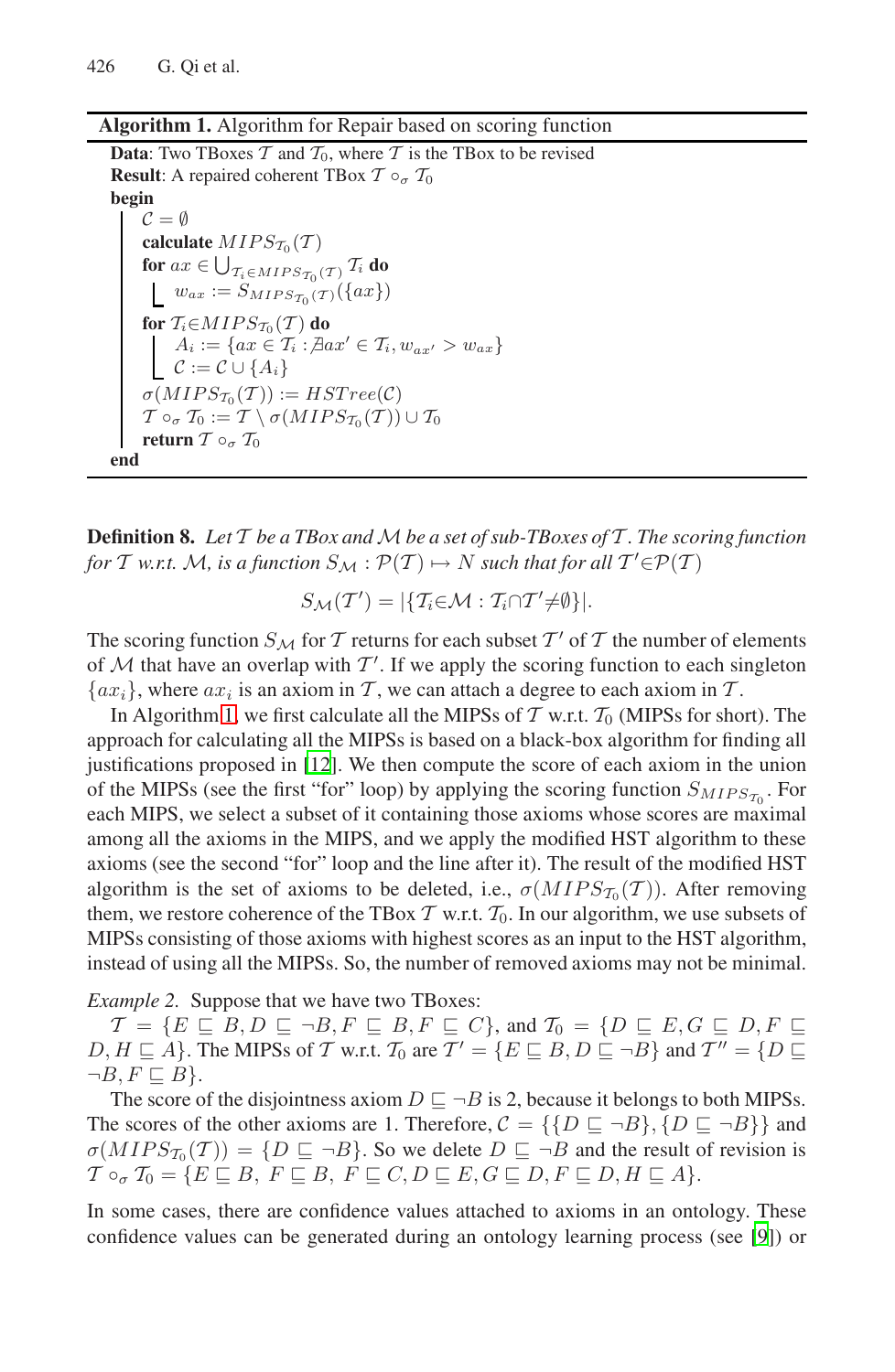#### **Algorithm 2.** Algorithm for Repair based on confidence values

**Data**: Two TBoxes T and  $T_0$ , where T is the TBox to be revised, each axiom  $ax$  in T is attached a confidence value  $w_{ax}$ **Result:** A repaired coherent TBox  $T \circ_c T_0$ **begin**  $\mathcal{C} = \emptyset$ **calculate**  $MIPS_{T_0}(\mathcal{T})$ **for**  $\mathcal{T}_i \in MIPS_{\mathcal{T}_0}(\mathcal{T})$  **do**  $A_i := \{ ax \in \mathcal{T}_i : \text{A}ax' \in \mathcal{T}_i, w_{ax'} < w_{ax} \}$  $\mathcal{C} := \mathcal{C} \cup \{A_i\}$  $\sigma(MIPS_{T_0}(T)) := HSTree(C)$  $\mathcal{T} \circ_c \mathcal{T}_0 := \mathcal{T} \setminus \sigma(MIPS_{\mathcal{T}_0}(\mathcal{T})) \cup \mathcal{T}_0$ **return**  $T \circ_c T_0$ **[end](#page-8-0)**

given by human experts. When confidence values are attached to axioms in the TBox, we can choose an axiom with least confidence from a MIPS and delete it. Note that we do not need to know the exact values attached to the axioms. What matters is the total ordering between axioms. A natural idea is to replace the score  $w_{ax}$  of each axiom ax in Algorithm 1 by its confidence value if applicable. This leads us to Algorithm 2.

<span id="page-8-1"></span>[In](#page-7-0) Algorithms 1 and 2, we extract a subset of each MIPS which consists of either those axioms with the maximal score or those with least confidence values. We then apply the modified HST algorithm to these subsets to find a hitting set. Our algorithms clearly compute an incision function, which is not the minimal incision function. However, according to our experiment on real life ontologies, our algorithms delete only a small number of axioms in order to restore consistency and have acceptable evaluation of meaningfulness.

<span id="page-8-0"></span>*Example 3.* (Example 2 Continued) Suppose axioms in the TBox  $T$  are attached with confidence values as follows:

 $w_{E \sqsubset B} = 0.4, w_{D \sqsubset \neg B} = 0.5, w_{F \sqsubset B} = 0.6, w_{F \sqsubset C} = 0.9.$ 

The axioms in  $\mathcal{T}_0$  are assigned weight 1, i.e., they are firmly believed.

It is clear that  $\mathcal{A}' = \{E \sqsubseteq B\}$  and  $\mathcal{A}'' = \{D \sqsubseteq \neg B\}$ . Therefore,  $\mathcal{C} = \{\{E \sqsubseteq A\}$  $B$ ,  $\{D \sqsubseteq \neg B\}$  and  $\sigma(MIPS_{\mathcal{T}_0}(\mathcal{T})) = \{E \sqsubseteq B, D \sqsubseteq \neg B\}$ . Therefore,  $\mathcal{T} \circ_c \mathcal{T}_0 =$  $\{F \sqsubseteq B, G \sqsubseteq D, D \sqsubseteq E, H \sqsubseteq A, F \sqsubseteq C, F \sqsubseteq D\}.$ 

In Algorithm 3, when resolving incoherence of a TBox, we do not compute all the MIPSs. Instead, we resolve incoherence by iteratively dealing with unsatisfiable concepts. That is, we remove axioms in the MUPSs of an unsatisfiable concept and make it satisfiable before dealing with another unsatisfiable concept, and so on. The function which computes all the MUPSs of  $T$  w.r.t.  $T_0$  and  $C$  is similar to the algorithm to compute MUPS in [12], and it is denoted by  $GETMUPS_{T_0}(C, T)$ . The only difference is that after computing a single MUPS of  $T \cup T_0$  w.r.t. C, we only take the intersection of the MUPS and  $T$  as the node in the Hitting Set Tree. For each unsatisfiable concept, we take the subset of every MUPS which contains axioms with minimal confidence values and then apply the HST algorithm to select the axioms to be deleted. In this sense, this algorithm still achieves some kind of minimal change when resolving unsatisfiability of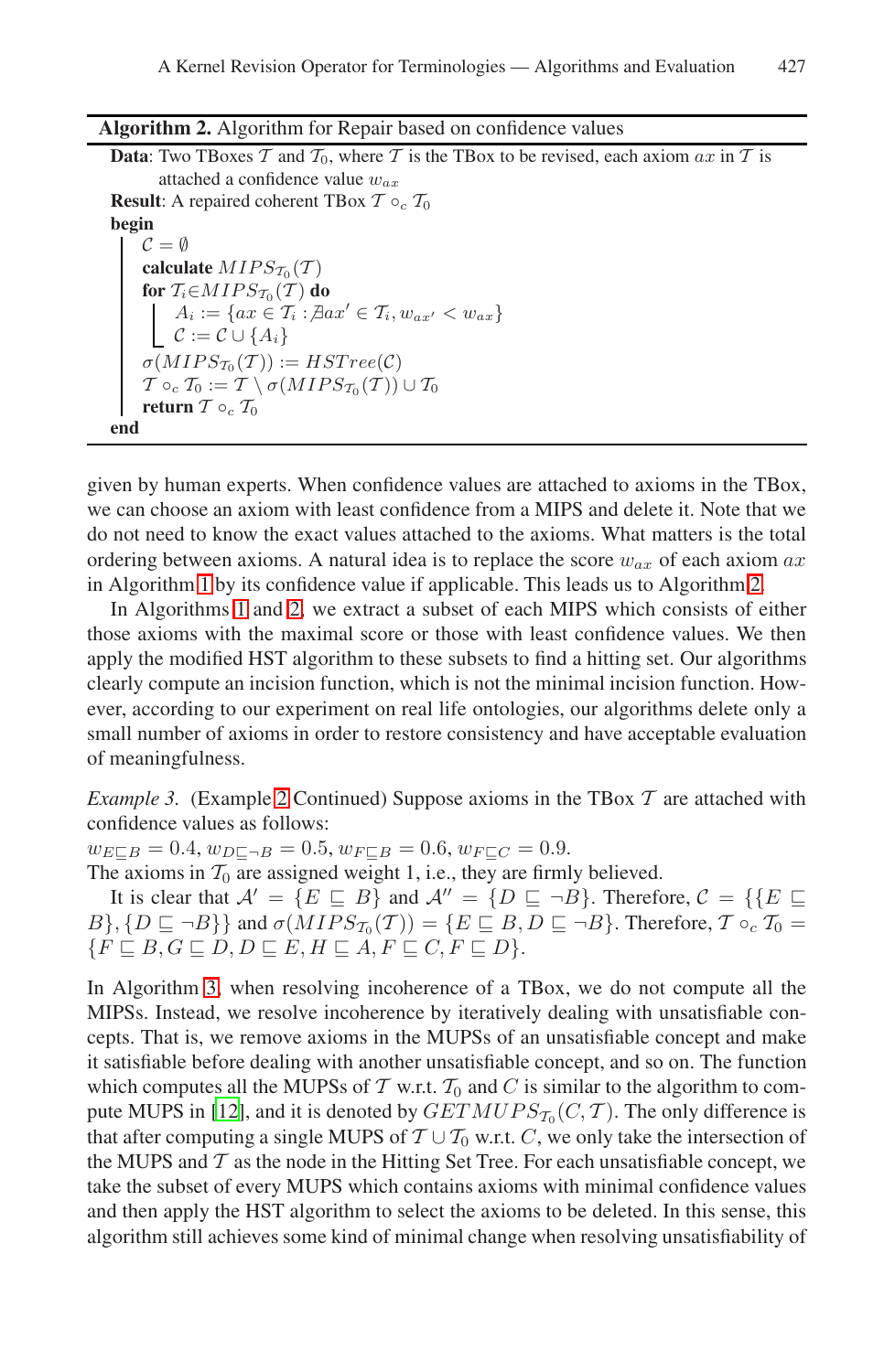#### **Algorithm 3.** Adapted algorithm for Repair based on confidence values

**Data**: Two TBoxes  $T$  and  $T_0$ , where  $T$  is the TBox to be revised, axioms in  $T$  are attached with confidence values **Result**: A repaired coherent TBox  $T \circ_w T_0$ **begin**  $\mathcal{C} := \emptyset$ **for**  $C \in GETALLCONCEPTS(\mathcal{T} \cup \mathcal{T}_0)$  **do** while  $\mathcal{T} \cup \mathcal{T}_0 \models C \sqsubseteq \bot$  do  $\mathcal{M}_{C,\mathcal{T},\mathcal{T}_0} := GETMUPS_{\mathcal{T}_0}(C,\mathcal{T})$ **for**  $\mathcal{T}_i \in \mathcal{M}_{C, \mathcal{T}, \mathcal{T}_0}$  **do**  $\underline{\mathcal{T}}_i := \{ax \in \mathcal{T}_i : \nexists ax' \in \mathcal{T}_i, w_{ax'} < w_{ax}\}\$  $\mathcal{C} := \mathcal{C} \cup \{\underline{\mathcal{T}_i}\}$  $T_C := HSTree(C)$  $\mathcal{T} := \mathcal{T} \setminus \mathcal{T}_C$  $\mathcal{T} := \mathcal{T} \setminus \mathcal{T}_C$  $\mathcal{T} := \mathcal{T} \setminus \mathcal{T}_C$  $\mathcal{C} := \emptyset$ **return**  $T \cup T_0$ **[e](#page-8-1)nd**

<span id="page-9-2"></span>a concept, even if the revision operator implemented by this algorithm is not a kernel revision operator. As we we do not need to calculate all the MIPSs, the algorithm is much more efficient than Algorithm 2 as long as all the MIPS in Algorithms 1 and 2 are calculated from all the MUPS as suggested by Schlobach and Cornet in [19].

*Example 4.* (Example 3 Continued) There are three unsatisfiable concepts in  $T \cup T_0$ : G, D and F. Suppose our algorithm chooses F first. The MUPS of F in T w.r.t.  $\mathcal{T}_0$  is  $T' = \{D \sqsubseteq \neg B, F \sqsubseteq B\}$  $T' = \{D \sqsubseteq \neg B, F \sqsubseteq B\}$  $T' = \{D \sqsubseteq \neg B, F \sqsubseteq B\}$ . So  $\mathcal{M}_{F, \mathcal{T}, \mathcal{T}_0} = \{T'\}$ . Since  $w_{D \sqsubseteq \neg B} < w_{F \sqsubseteq B}$ , we have  $C = \{ \{ D \sqsubseteq \neg B \} \}.$  So  $\mathcal{T}_C = \{ D \sqsubseteq \neg B \}.$ 

We replace  $\mathcal{T}$  by  $\mathcal{T} \setminus \{D \sqsubseteq \neg B\}$ . It is easy to check that  $\mathcal{T} \cup \mathcal{T}_0$  is coherent now. So, the algorithm terminates and the result of the revision is  $\mathcal{T} \circ_w \mathcal{T}_0 = \{F \sqsubseteq B, E \sqsubseteq \mathcal{F} \}$  $B, G \sqsubseteq D, D \sqsubseteq E, H \sqsubseteq A, F \sqsubseteq C, F \sqsubseteq D$ .

### **6 Experimental Evaluation**

Our algorithms have been implemented in Java as part of the RaDON plugin<sup>3</sup> for the NeOn Toolkit.<sup>4</sup> In this section, we provide an e[va](#page-9-1)luation and comparison of the algorithms with respect to efficiency, effectiveness and meaningfulness. The experiments have been performed on a Linux server running Sun's Java 1.5.0 with a maximum heap space 2048 MB. For each revision operation, the maximal time limit is 1 hour.

#### <span id="page-9-1"></span><span id="page-9-0"></span>**6.1 Application Scenarios and Data Sets**

We performed the evaluation in an ontology learning scenario and an ontology mapping scenario. All data sets can be downloaded from RaDON website5. In the ontology

<sup>3</sup> http://radon.ontoware.org/

<sup>4</sup> http://www.neon-toolkit.org/

<sup>5</sup> http://radon.ontoware.org/downloads/data-revision-iswc08.zip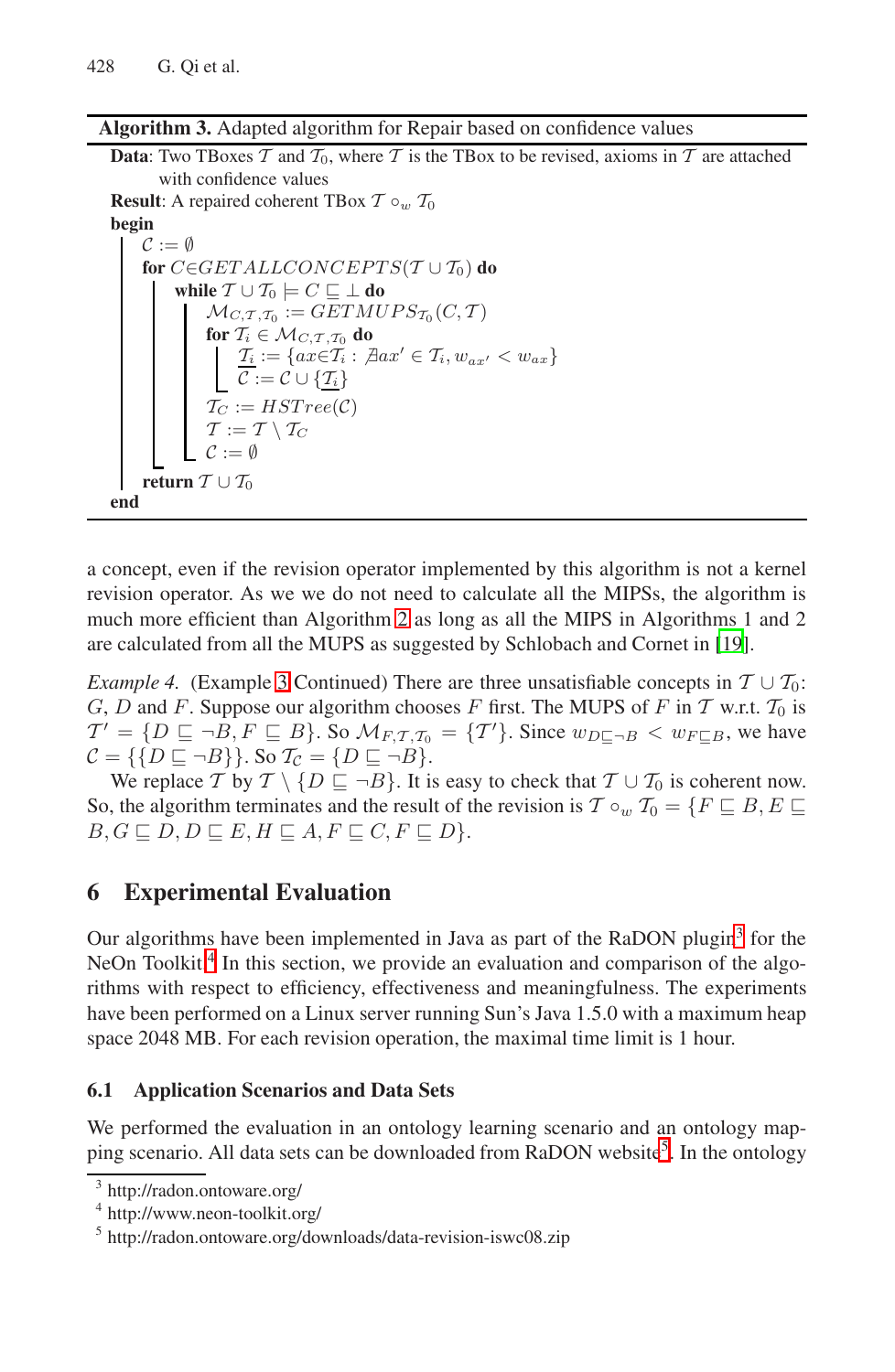learning scenario, an ontology is automatically and incrementally generated using ontology learning algorithms. Dealing with incoherence is especially important in ontology learning: Due to the nature of ontology learning algorithms, the acquired ontologies inherently represent uncertain and possibly contradicting knowledge. In the ontology mapping scenario, we start with two heterogeneous source onto[lo](#page-10-0)gies, which are then extended and revised by adding mappings relating elements of the two ontologies. The mappings are created by an ontology matching system. As in the case of ontology learning, also the matching systems produce uncertain and potentially erroneous mappings. As a result, the integrated ontologies become incoherent in many cases. Resolving the incoherence caused by the mappings is a critical task to improve the quality of ontology mapping results.

**Ontology learning scenario:** We applied the ontology learning f[ra](#page-10-1)mework Text2Onto<sup>6</sup> on a text corpus consisting of abstracts from the "knowledge management" information space of the BT Digital Library. We extracted concepts, taxonomic and non-taxonomic relationships, as well as disjointness axioms from the documents in the information space. The generated axioms are annotated with confidence values based, e.g., on lexical context similarity or the frequency of lexico-syntactic patterns matched in the text. The generated ontology bt km comprises 4, 000 terminological axioms in total.

Starting with an initially empty ontology, in every revision step we incrementally<sup>7</sup> add an ontology  $T_0$  of 100 randomly generated axioms to the ontology T. For each iteration, if  $T$  w.r.t.  $T_0$  turns incoherent, we apply our algorithms to obtain a coherent revised ontology. Otherwise, we simply add  $T_0$  to T. Then the revised ontology (i.e. the modified  $T$ ) serves as input for the next iteration.

**Ontology mapping scenario:** Here we address the scenario of integrating two heterogeneous source o[nto](#page-10-2)logies via mappings. While the individual source ontologies are locally coherent, relating them with mapping axioms may turn the integrated ontologies globally incoherent. In this scenario, we assume the two source ontologies to be fixed and the generated mappings to be revised in the case of logical contradictions. Therefore, we apply our revision algorithm to remove only mapping axioms and treat the source ontology axioms as stable.

<span id="page-10-1"></span><span id="page-10-0"></span>For this scenario, we use the ontology mapping data s[ets](#page-15-18) provided by the University of Mannheim.<sup>8</sup> The data sets include some source ontologies and mappings used in the ontology alignment evaluation initiative $9$ , which provides a platform to evaluate ontology matching systems. For our test, we use as source ontologies different ontologies about the domain of scientific conferences: *CONFTOOL* (a SIF(D) ontology), *CMT* (a  $ALCTF(D)$  ontology), *EKAW* (a  $SHTN$  ontology), *CRS* (a DL-Lite ontology) and *SIGKDD* (a  $ALI(\mathcal{D})$  ontology) with 197, 246, 248, 69 and 122 axioms respectively. The pairwise mappings were generated automatically by the HMatch system [3]. They

<span id="page-10-2"></span><sup>6</sup> http://ontoware.org/projects/text2onto/

<sup>&</sup>lt;sup>7</sup> By adding set of axioms incrementally, we are actually doing iterated revision. The purpose of doing this is to evaluate the scalability of our algorithms. Discussions on iterated revision using our revision operators are out of the scope of this paper and will be left as future work.

<sup>8</sup> http://webrum.uni-mannheim.de/math/lski/ontdebug/index.html

<sup>9</sup> http://om2006.ontologymatching.org/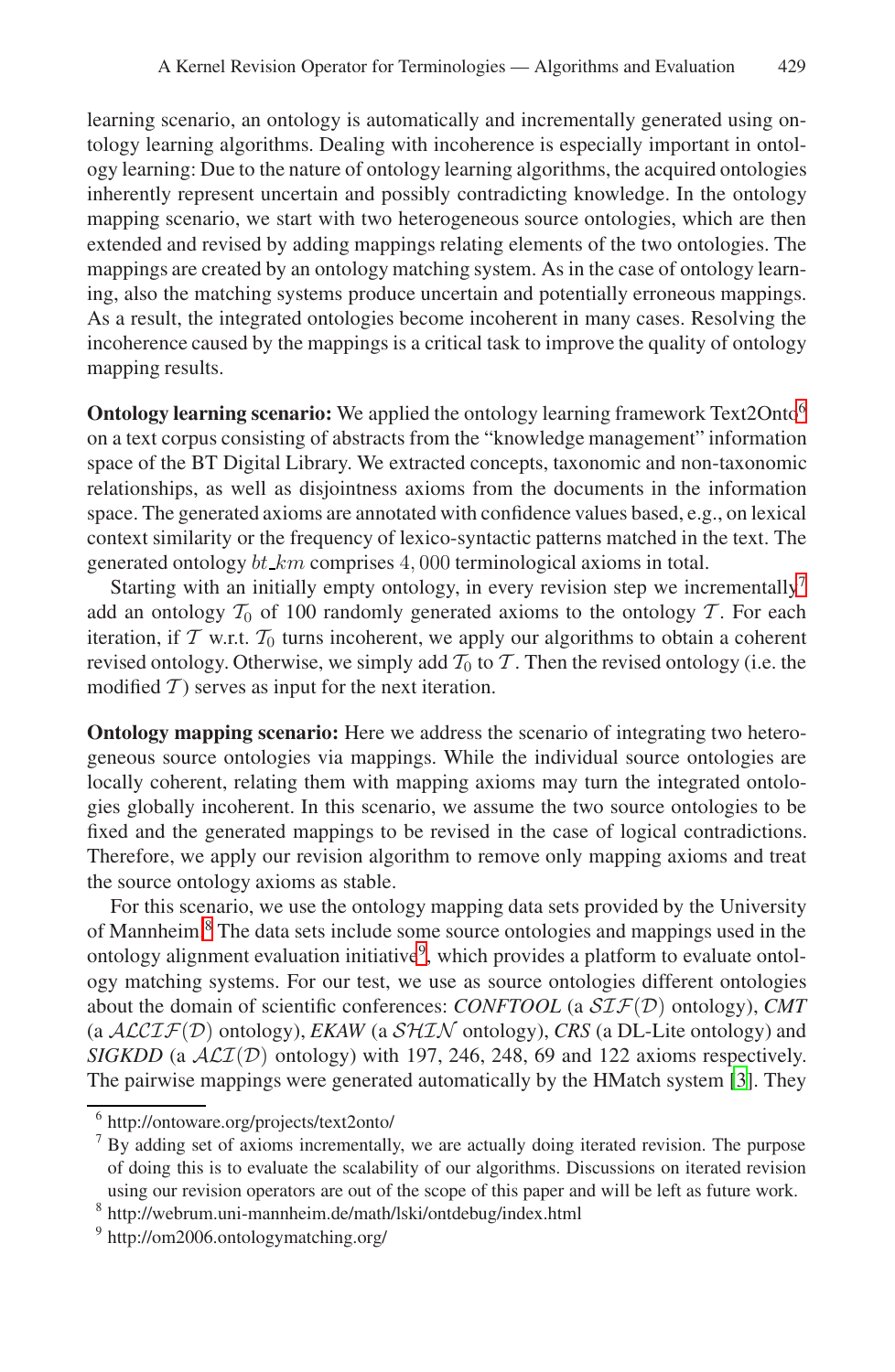include *CONFTOOL-CMT* with 14 mapping axioms, *EKAW-CMT* with 46 mapping axioms and *CRS-SIGKDD* with 22 mapping axioms. We selected these ontologies and mappings for our experiments because they exhibit inconsistencies when integrated, and are thus interesting for revision experiments.

#### **6.2 Evaluation Measures**

In the following, we evaluate our algorithms with respect to aspects of efficiency, effectiveness and meaningfulness.

For measuring its efficiency, we provide the revision time  $t$  including the time to check whether the ontology is incoherent as well as the time to debug and resolve the incoherence. We further measure the effectiveness of our algorithms in terms of the number R of axioms which need to be removed from T to restore the coherence. The fewer axioms are removed, the better the algorithm complies with the principle of minimal change.

In order to measure the meaningfulness of our algorithms, four users are asked to assess whether the removal of an axiom in a particular revision was correct from their point of view. Specifically, we provide several axioms which are selected for removal by our algorithms as well as the MIPSs and MUPSs containing them (and scores of the axioms or confidence degrees attached to the axioms if applicable). For each removed axiom, we ask the users to decide whether the removal: (1) was correct, (2) was incorrect, or (3) whether they are unsure. For the evaluated results returned by each user, the meaningfulness is then measured by the ratio of correct removals:

$$
Correctness = \frac{\#Correct\,Removals}{\#Total\,Removals}
$$

Similarly we can define an "Error Rate" based on the incorrect removals and an "Unknown Rate" based on the removals where the users were unsure. We combine the obtained Correctness [\(re](#page-12-0)spectively Error Rate and Unknown Rate) values from different users by a[ver](#page-12-1)aging them.

#### **6.3 Evaluation Results**

#### **Analysis of Efficiency and Effecti[ven](#page-7-1)ess**

*Results for the ontology learning scenario:* The runtime performance of our algorithms over onto[log](#page-7-1)y  $bt\ km$  is depicted by Figure 1. Additional details for the entire ontology (4, 0[00](#page-8-0) axioms) are shown i[n T](#page-9-2)able 1. It can be seen from the figure that the accumulative revision time does not linearly increase with the number of TBox axioms. This is because the revision time is related not only to the size of the input TBox, but also to the number of MUPSs. Take the iteration when the size of the current TBox  $T$  reaches about 2, 900 as an example. In this iteration, Algorithm 1 computes 124 unsatisfiable concepts and 154 MUPSs based on its previous revision results. The MUPSs found in this iteration are much more than those obtained in previous iterations, and thus the accumulative time for Algorithm 1 increases sharply in such case. This explanation can be also applied to Algorithm 2, while for Algorithm 3 in this iteration, only 3 unsatisfiable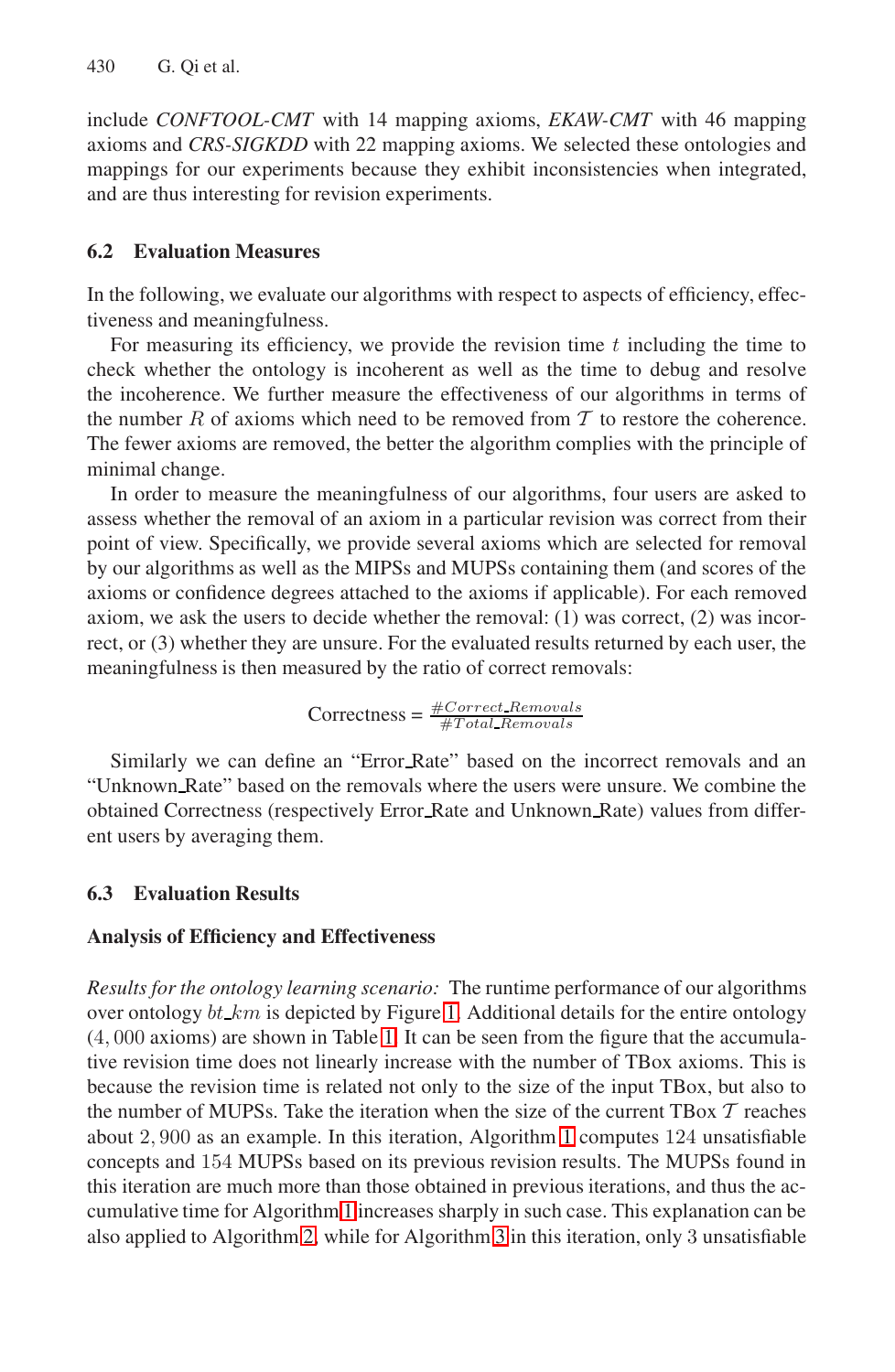<span id="page-12-0"></span>

#### A Kernel Revision Operator for Terminologies — Algorithms and Evaluation 431

<span id="page-12-1"></span>Fig. 1. The runtime performance of ontology revision for ontology bt<sub>km</sub>

Table 1. Accumulative results for the entire ontology bt km

|             |     |     |    | Algorithm # of Unsatisf. Concepts # of MUPS # of Removals Revision time t (Seconds) |
|-------------|-----|-----|----|-------------------------------------------------------------------------------------|
| Algorithm 1 | 581 | 790 | 27 | 6.856                                                                               |
| Algorithm 2 | 506 | 717 | 34 | 4.486                                                                               |
| Algorithm 3 | 30  | 39  | 33 | 338                                                                                 |

concepts and 3 MUPSs are computed, similarly to the previous iterations. Thus in this iteration, the [acc](#page-8-0)umulative time [fo](#page-9-2)r this algorithm increases smoothly.

Let us now compare Algorithm 1 with Algorithm 2, since [th](#page-9-2)ey share the same procedure to debu[g](#page-8-0) incoherence<sup>10</sup>, but apply different strategies to resolve incoherence: Table 1 shows that Algorithm 1 removes fewer axioms than Algorithm 2, while taking more time to revise. On the one hand, the strategy using a scoring function better follows the principle of minimal change. On the other han[d, a](#page-9-2)s Algorithm 2 removes more axioms, [mo](#page-8-0)re potential incoherence is resolved which may exist when new information is added. Thus, less MUPSs are computed in the end.

Second, we compare Algori[th](#page-13-0)m 2 with Algorithm 3, because they use the same strategy to restore coherence while relying on different debug pro[ced](#page-13-0)ures. Algorithm 3 is considerably faster than Algorithm 2, since less MUPSs need [to](#page-9-2) be computed. From the MUPSs obtained by the two algorithms, we observe that most of the unsatisfiable concepts can be derived from others. In such case, if we resolve the unsatisfiability of some concepts, others will be resolved automatically. Therefore, Algorithm 3 is much more efficient than Algorithm 2.

*Results for the ontology mapping scenario:* Table 2 presents the evaluation results of our algorithms based on the mapping data set described above. According to table 2, Algorithm 3 outperforms the other two w.r.t. efficiency. The reason is that Algorithm 3

When we say debug incoherence, we mean finding all the MUPSs of an unsatisfiable concept or finding all MIPS.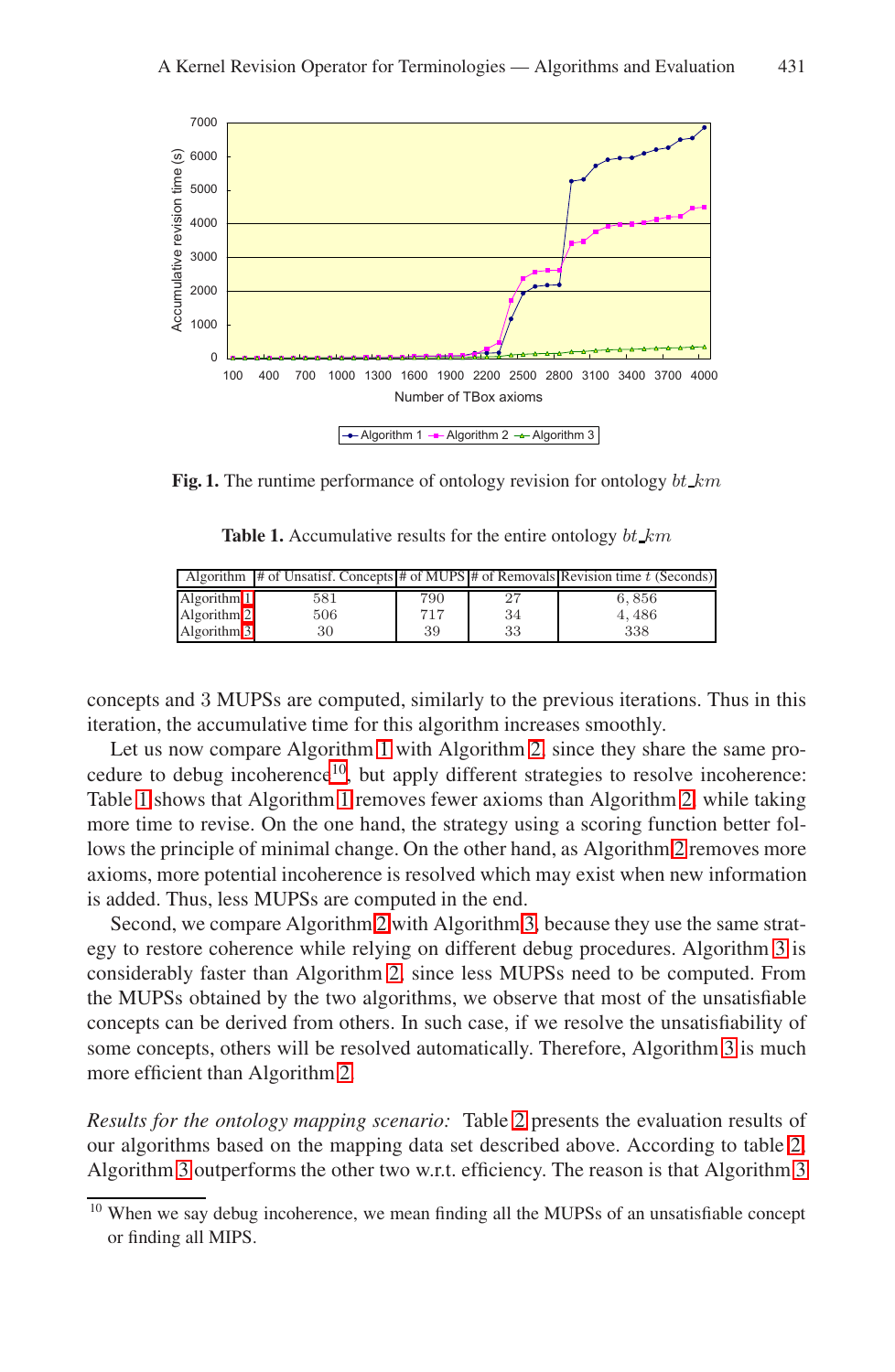<span id="page-13-0"></span>

| <b>Mappings</b>          | Strategy    |          |     |     |     | # of Unsatisf. # of MUPS # of MUPS MUPS Size # of Removed | Time    |
|--------------------------|-------------|----------|-----|-----|-----|-----------------------------------------------------------|---------|
|                          |             | Concepts | All | Avg | Avg | Axioms                                                    | seconds |
| CONFTOOL-CMT Algorithm 2 | Algorithm 1 | 26       | 351 | 14  |     |                                                           | 331     |
|                          |             | 26       | 351 | 14  |     |                                                           | 322     |
|                          | Algorithm 3 |          | 15  |     |     |                                                           | 12      |
| <b>EKAW-CMT</b>          | Algorithm 1 | 18       | 372 | 21  |     | 16                                                        | 867     |
|                          | Algorithm 2 | 18       | 372 | 21  |     |                                                           | 863     |
|                          | Algorithm 3 |          | 62  | 12  |     | 14                                                        | 51      |
|                          | Algorithm 1 | 19       | 64  |     |     |                                                           | 18      |
| <b>CRS-SIGKDD</b>        | Algorithm 2 | 19       | 64  |     |     | 10                                                        | 18      |
|                          | Algorithm 3 |          |     |     |     |                                                           |         |

Table 2. Evaluation results to revise mappings

does not need to handle all the unsatisfiable concepts, for example, 4 by Algorithm 3 [v](#page-7-1)ersus 26 by other algorithms for *CONFTOOL-CMT*. Algorithm 1 has similar efficiency as Algorithm 2. This shows the [effi](#page-7-1)ciency to resolve incoherence using confidence values is similar to that us[ing](#page-8-0) scoring function, since b[oth](#page-8-0) algorithms share the same procedure to debug incoherence, but apply different strate[gie](#page-7-1)s to resolve it.

Regarding to the effective[ne](#page-7-1)ss, Algorithm 2 removes more axioms than Algorithm 1 to restore the coherence in most cases. The reason is that for each found MIPS, there is always one axiom with the lowest confidence v[alu](#page-9-2)e. In such case, we have no other ch[oic](#page-8-0)e but removing this axiom wh[en](#page-9-2) using confidence values to resolve incoherence. But for Algorithm 1, usually we h[av](#page-8-0)e several choices for each MIPS. Therefore, by applying the Hitting Set Tree algorithm, Algorithm 1 can find a hitting set which is cardi[nal](#page-7-1)ity-smaller than that of Algorithm 2. For example, Algorithm 2 removes 8 axioms when repairing mappings in *CO[NF](#page-9-2)TOOL-CMT*, while Algorithm 1 removes only 4 axioms. But for *EKAW-CMT*, Algorithm 1 removes a few more axioms than Algorithm 2, bec[au](#page-8-0)se in most cases there are at least two axioms with the lowest confidence values for each MIPS. For all the test ontologies, Algorithm 3 removes less axioms than Algorithm 2. The reason is that Algorithm 3 may remove an axiom in a MUPS which belongs to several MIPS and Algorithm 2 always removes one axiom with the lowest [con](#page-14-1)fidence value in each MIPS.

To sum up, Algorithm 1 removes the least number of axioms in most cases, best complying with the requirement of minimal change. Algorithm 3 has excellent runtime performance compared with other two algorithms. At the same time, it sometimes removes fewer axioms than Algorithm 2. Thus it is the preferable option to deal with incoherence for large data sets when we have information about confidence values (or other ranking information) for axioms in the ontology.

**Analysis of Meaningfulness.** Table 3 shows the results for the meaningfulness of the repair based on the expert users' assessment whether the removal was correct. That is, if the definition of a removed axiom does not make sense according to the expert users' experience, we consider the removal as correct.

From Table 3 we can see that for all data sets and algorithms the rate of correct removals is considerable higher than that of the erroneous removals. This shows that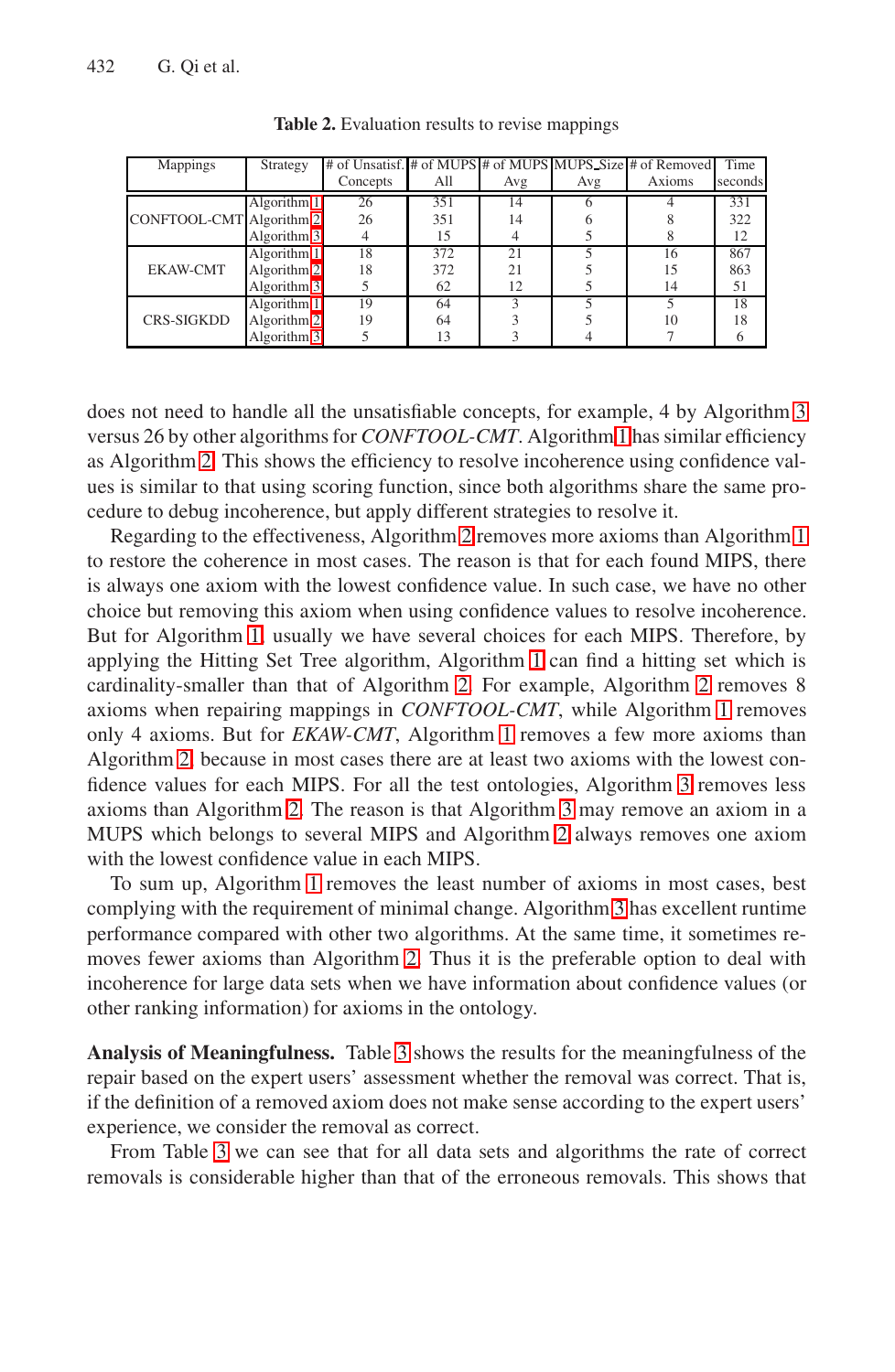<span id="page-14-1"></span>

| Data set                 | Algorithm   | # of Removed Axioms Correctness Error Rate Unknown Rate |      |      |      |
|--------------------------|-------------|---------------------------------------------------------|------|------|------|
|                          | Algorithm 1 | 27                                                      | 0.41 | 0.28 | 0.31 |
| $bt\_km$                 | Algorithm 2 | 34                                                      | 0.53 | 0.19 | 0.28 |
|                          | Algorithm 3 | 33                                                      | 0.65 | 0.13 | 0.22 |
|                          | Algorithm 1 |                                                         | 0.56 | 0.31 | 0.13 |
| CONFTOOL-CMT Algorithm 2 |             |                                                         | 0.97 | 0.03 |      |
|                          | Algorithm 3 |                                                         | 0.97 | 0.03 |      |
|                          | Algorithm 1 | 16                                                      | 0.68 | 0.11 | 0.21 |
| EKAW-CMT                 | Algorithm 2 | 15                                                      | 0.64 | 0.05 | 0.31 |
|                          | Algorithm 3 | 14                                                      | 0.84 | 0.07 | 0.09 |
|                          | Algorithm 1 |                                                         | 0.60 | 0.40 |      |
| <b>CRS-SIGKDD</b>        | Algorithm 2 | 10                                                      | 0.50 | 0.25 | 0.25 |
|                          | Algorithm 3 |                                                         | 0.79 | 0.07 | 0.14 |

**Table 3.** Evaluation results for meaningfulness

generally that the ranking of axioms in our approach works well for resolving incoherence. The exac[t r](#page-8-0)atio[s l](#page-9-2)argely depend on the data set. Especially the Unknown Rate varies consid[era](#page-7-1)bly for the different data sets; this is due to the nature of the data sets: For *bt*  $km$ , there are many c[as](#page-8-0)es in [w](#page-7-1)hich the users do not know whether the removal make sense or not, as [the](#page-9-2) concepts in this data set are quite abstract like "model", "knowledge" and "order", it is hard to decide the relationships among those concepts. Comparing the meaningfulness results obtained by different algorithms, Algorithm 1 using scoring function is designed to comply with the principle of minimal change, and thus it typically removes fewer axioms. Yet, as it does not take any information about the confidence into account, Algorithm 2 and 3 using confidence values to resolve incoherence outperform the Algorithm 1 in terms of meaningfulness in most cases. For data set *CRS-SIGKDD*, the correctness for Algorithm 2 is higher than that for Algorithm 1, but the Error Rate is much lower. Algorithm 3 consistently yields the most meaningful results. This shows that relying on confidence values, as provided by ontology learning tools applied to *bt km*, or generated by ontology matching systems, leads to considerably more meaningful results when applying them for resolving incoherence.

### <span id="page-14-0"></span>**7 Conclusions**

In this paper, we have proposed a kernel revision operator for terminologies using an incision function. We have shown that our operator satisfies desirable logical properties. Further, we have provided two algorithms to instantiate our revision operator, one based on a scoring function and another one based on confidence values. Since these two algorithms need to compute all the MIPSs of the original ontology w.r.t. the new ontology, they are computationally very hard. Therefore, we have proposed an alternative algorithm which repairs the ontology by calculating MUPSs of the original ontology w.r.t. the new ontology and an unsatisfiable concept. According to our experimental results with real life ontologies, this last algorithm shows good scalability, although it may potentially remove slightly more axioms than the first one. An interesting future work is to explore efficient algorithms for generating minimal (or cardinality minimal) incision functions.